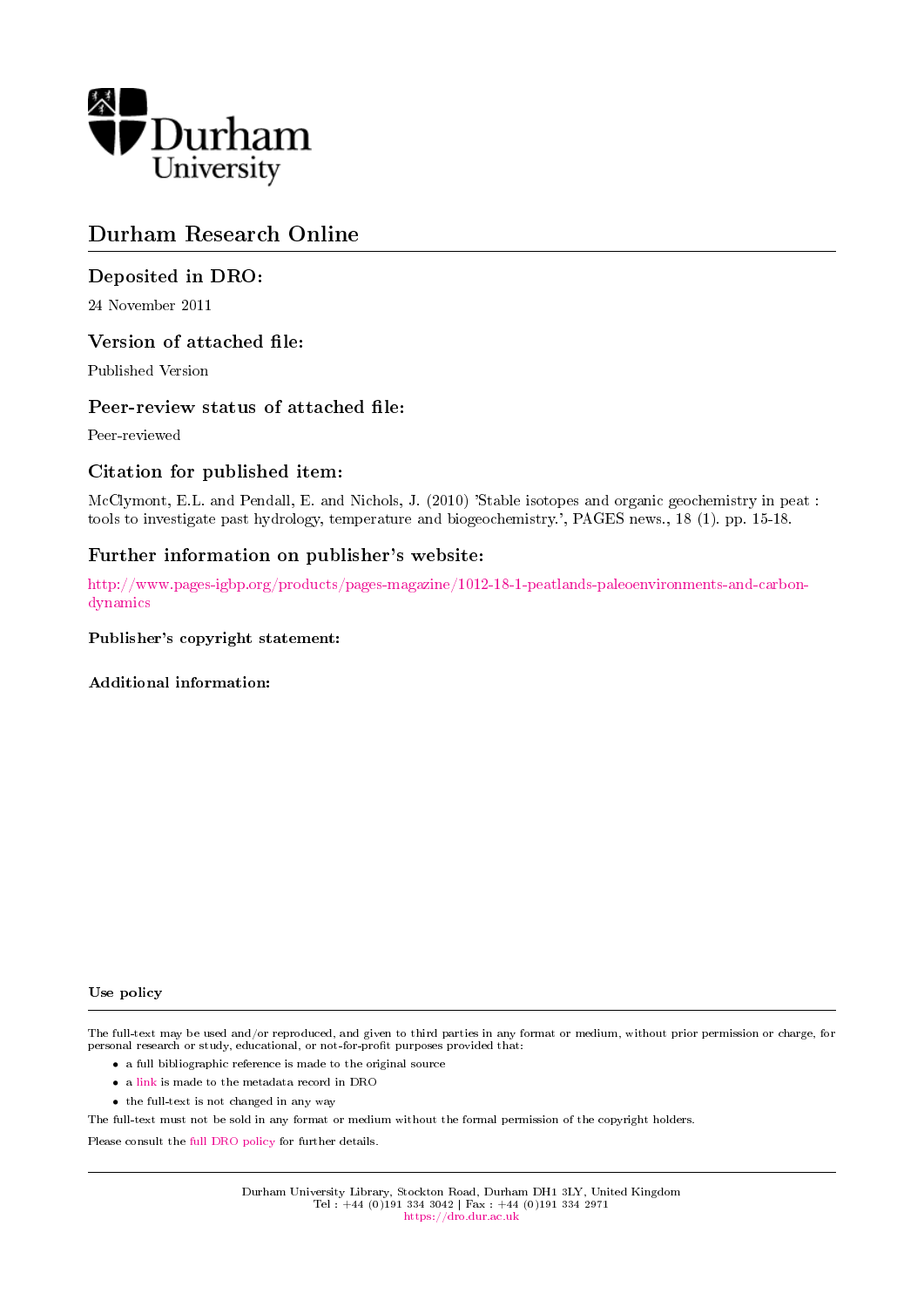

*Figure 3: Confidence bands (95%) of detrended (upper panel) and non-detrended (lower panel) pollen-based warm-season temperature reconstructions (red) versus measured temperature (solid black line) during the instrumental period. Pollen picked up long-term (at least decadal-scale) temperature changes (e.g., 1900-1950). Time series were detrended to reduce the effects of human impact. Calibration period (AD 1954 onwards) and verification period (pre-AD 1954) are delineated by a dashed vertical line (modified from Kamenik et al. 2009).*

tion. There is potential for scientists to use peatlands in mountain regions as archives of past climate change and landscape transformation. However, peatland ecology and the relationship between climate and peatland development needs to be better understood.

#### **Perspectives**

The comparison of testate amoeba-inferred water table depth,  $\delta^{18}O$  data from *Sphagnum* stems, and instrumental climatic data revealed some interesting correlations. We now need 1) more high-resolution multi-proxy studies similar to that from Mauntschas to determine if these patterns can also be observed elsewhere, and 2) manipulative experiments to assess the relative influences of temperature, precipitation and water table depth on testate amoeba communities and the *Sphagnum* δ<sup>18</sup>O isotopic signal. Such combined studies will help understand which factors most strongly control the development of alpine peatlands, how these peatlands can be fully exploited for inferring paleoclimatic and environmental signals, and how they may respond to ongoing and future climate changes.

#### **References**

- Goslar, T., Van der Knaap, W.O., Kamenik, C. and Van Leeuwen, J.F.N., 2009: Free-shape 14C age–depth modelling of an intensively dated modern peat profile, *Journal of Quaternary Science*, **24**: 481-499.
- Kamenik, C., Van der Knaap, W.O., Van Leeuwen, J.F.N. and Goslar, T., 2009: Pollen/climate calibration based on a near-annual peat sequence from the Swiss Alps, *Journal of Quaternary Science*, **24**: 529–546.
- Lamentowicz, M., Van der Knaap, P., Lamentowicz, Ł., Van Leeuwen, J.F.N., Mitchell, E. A.D., Goslar, T. and Kamenik, C., 2010: A nearannual palaeohydrological study based on testate amoebae from an Alpine mire: surface wetness and the role of climate during the instrumental period, *Journal of Quaternary Science*, in press DOI 10.1002/jqs.1295.
- Mitchell, E.A.D., van der Knaap, W.O., van Leeuwen, J.F.N., Buttler, A., Warner, B.G. and Gobat, J.M., 2001: The palaeoecological history of the Praz-Rodet bog (Swiss Jura) based on pollen, plant macro-fossils and testate amoebae (Protozoa), *The Holocene*, **11**: 65-80.
- Wipf, S., Stoeckli, V. and Bebi, P., 2009: Winter climate change in alpine tundra: plant responses to changes in snow depth and snowmelt timing, *Climatic Change*, **94**: 105-121.

For full references please consult:

http://www.pages-igbp.org/products/newsletters/ref2010\_1.html

# **Stable isotopes and organic geochemistry in peat: Tools to investigate past hydrology, temperature and biogeochemistry**

#### **Erin L. McClymont1 , E. Pendall2 and J. Nichols3**

1 School of Geography, Politics and Sociology, Newcastle University, UK; erin.mcclymont@ncl.ac.uk 2 Department of Botany and Program in Ecology, University of Wyoming, USA; 3 NASA Goddard Institute for Space Studies, New York, USA

## **Characterizing the stable isotope and biomarker geochemistry of peat cores enables reconstruction of key climatic and environmental variables in the past, including temperature, hydrology and the cycling of carbon.**

### **Proxy targets and the value of geochemistry**

Peatlands are valuable archives of terrestrial environmental change due to their sensitivity to the hydrological regime and the excellent preservation of organic matter. Peat geochemistry reflects the composition of the original peat-forming plant assemblage (which is itself dependent on air temperature and hydrology), and the subsequent transformation of that organic matter in the aerobic surface layer (the acrotelm) and the anaerobic catotelm (below the water table). Changes to air temperatures and water table depth are thus reflected in peat via changes to both

organic matter input and its subsequent degradation (Fig. 1). Precipitation and evaporation cause isotopic fractionation of hydrogen ( $\delta$ D) and oxygen ( $\delta^{18}$ O), so that the isotopic composition of the meteoric water used by peatland plants reflects a combination of precipitation source and peatland hydrology (Daley et al., in press). Stable carbon isotopes  $(\delta^{13}C)$  give important information on carbon pathways, including fractionation during photosynthesis (White et al., 1994; Williams and Flanagan, 1996), and the recycling of organic matter and consumption of CO<sub>2</sub> and methane by microbial activity (Pancost et al., 2000).

Humic acid formation during degradation of plant material (humification) is a proxy for peatland wetness (Yeloff and Mauquoy, 2006). Total carbon and nitrogen contents also indicate wetness (McClymont et al., 2008), since drier conditions cause the plant remains to spend a longer time in the acrotelm, where degradation preferentially releases nitrogen over carbon (Kuhry and Vitt, 1996). However, isolating whether changesto biomass and/or peatland hydrology drive the humification or bulk geochemistry signals recorded in peat cores makes environmental interpretations of such records difficult (Yeloff and Mauquoy, 2006). Here, we discuss the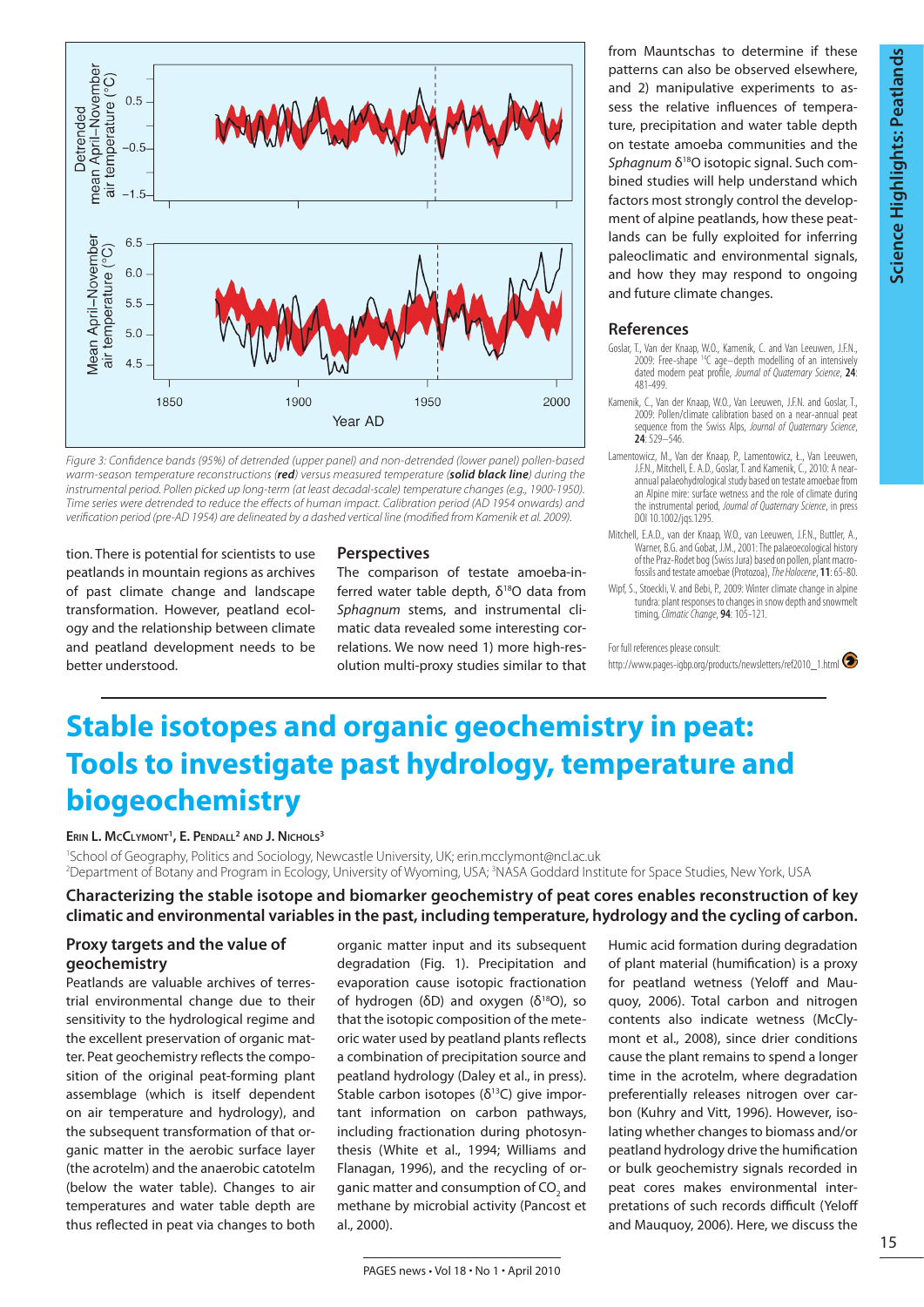potential for organic and stable isotope geochemistry analyses to determine more precisely the climatic and environmental evolution of peatlands (Fig. 1).

## **Isotopic analysis of plant remains**

Different peat-forming plants can have distinct chemical characteristics that reflect their different water sources and biochemical pathways (Fig. 1). For example, *Sphagnum* mosses contain higher carbon/ nitrogen ratios than vascular plants (Kuhry and Vitt, 1996). The absence of functioning guard cells, which encircle the leaf pores used in gas exchange (stomata) and regulate the size of the stomatal opening, prevents control over water loss and gas exchange (Loader et al., 2007). Thus the isotopic composition of *Sphagnum* cellulose potentially records the isotopic composition of meteoric waters (Pendall et al., 2001). However, a bulk peat sample contains variable contributions from different plant sources, which limits efforts to isolate the controls over the signals recorded. Manually picking the remains of specific plants reduces such errors and yields a cleaner hydrological/climatic signal.

For example, White et al. (1994) exploited the differences in CO<sub>2</sub> uptake between *Sphagnum* and sedges, recorded in their  $\delta^{13}C_{\text{cellulose}}$ , to reconstruct Holocene atmospheric  $CO<sub>2</sub>$  concentrations, although temperature and humidity effects on δ13C had also to be considered. *Sphagnum*  $\delta^{13}C_{\text{cellulose}}$  has also been shown to be strongly related to mean air temperatures along a transect in SW Poland (Skrzypek et al., 2007). However, careful sample selection is required to minimize the impacts of inter- and intra-plant variability in *Sphagnum* δ<sup>13</sup>C (Loader et al., 2007).

A strong temperature signature in the δD of *Sphagnum* tissues in Patagonian peatlands has been paired with humidity reconstructed from δ13C in *Carex* (a sedge genus) fragments to provide a record of Holocene climate change that is independent of vegetation change as recorded in pollen (Pendall et al., 2001). *Sphagnum* cellulose  $\delta^{18}O$  from Walton Moss (UK) was dominated by the precipitation  $δ<sup>18</sup>O$  (Daley et al., in press). Given strong modern  $t$ emperature controls over δ<sup>18</sup>O<sub>precipitation</sub> in the UK and also in Nova Scotia, Daley et al. (2009; in press) used Holocene *Sphagnum* cellulose  $\delta^{18}$ O to reconstruct paleotemperatures. However, the influences of evaporation/peatland surface wetness (Daley et al., in press), and changing  $\delta^{18}$ O of the precipitation source (Daley et al., 2009) under different climate regimes complicated interpretations. Adoption of multi-proxy



*Figure 1: Conceptual model of water (blue, red) and carbon (green) pathways through the upper horizons of a peatland, including the isotopic fractionations associated with their utilization by* Sphagnum *(moss) and sedges (δ+ shows enrichment, δ- shows depletion). The initial isotopic composition of water and CO<sub>2</sub> are functions (f) of a range of environmental factors as shown. Blue arrows follow the path of water used by sedges. Red arrows follow the path of water used by* Sphagnum*, which is affected by both precipitation (downward) and evaporation (upward). Fractionation also occurs along biosynthetic pathways. The impact of evapotranspiration on vascular plant isotopes is not shown because responses vary between cellulose and plant wax biomarkers. The aerobic acrotelm (light brown) occurs above the water table, at the peat surface. The anaerobic catotelm (dark brown) is found below the water table, and contains the peat archive of preserved organic material from which cores are taken. Adapted from Nichols et al. (2010).*



*Figure 2: Chemical structures of selected biomarkers for either peat-forming plants, microbial activity, and/or diagenetic transformations of organic matter. Both solvent-extractable lipids and those requiring thermal degrada*tion techniques for analysis (e.g., biomacromolecules) are shown. Only the partial structure of cellulose is shown. *Lignin is also a common biomacromolecule, the structure of which is too complex to display clearly here. Blue shading =* Sphagnum *source; Green shading = vascular plant source; Orange shading = microbial source.*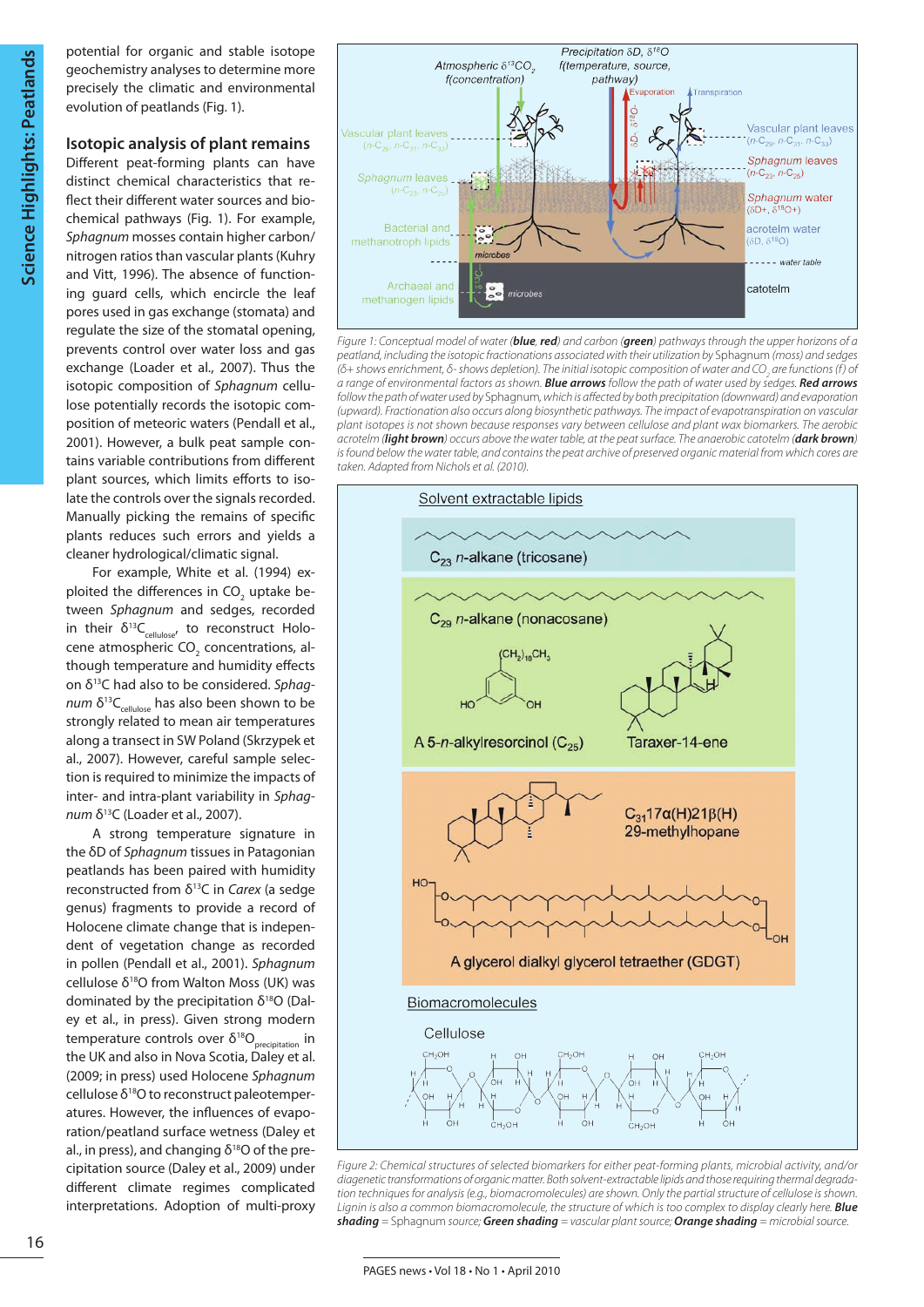strategies can help disentangle these various factors.

## **Development of biomarker proxies**

Analyzing manually picked plant remains requires good preservation, which is not always characteristic of well-humified peats. Alternatively, organic geochemistry techniques can characterize bulk samples of peat, in cases where specific molecules or groups of compounds (biomarkers) are associated with particular peat-forming plants, microbial activity, or diagenetic transformations. Two principal methods have been employed in peats (Fig. 2): analysis of solvent-extractable lipids, and analysis of biomacromolecules via thermal degradation techniques (pyrolysis).

Compounds that are specific to particular peat-forming plants (Fig. 2) include the 5-*n*-alkylresorcinols (in sedges; Avsejs et al., 2002), a group of triterpenoids, the taraxeroids (in Ericaceae rootlets; Pancost et al., 2002), and a pyrolysis product of *sphagnum* acid, 4-isopropenylphenol

(Boon et al., 1986; van der Heijden et al., 1997). The most widely applied markers for peat-forming plants are the straight chain hydrocarbons from plant waxes, the *n*-alkanes, whose dominant chain-lengths differ between *Sphagnum* (usually C<sub>23</sub>, C<sub>25</sub>) and non-*Sphagnum* (>C<sub>20</sub>) species (Baas et al., 2000; Bingham et al., 2009; Nichols et al., 2006; Nott et al., 2000). These relationships and the post-depositional stability of the *n*-alkanes have enabled changing plant inputs to be detected (Fig. 3) (Mc-Clymont et al., 2008; Nott et al., 2000). Compound-specific stable isotope analysis also allows simultaneous generation of isotopic information for both *Sphagnum* and non-*Sphagnum* species.

Mechanisms of organic matter degradation have been determined and linked to Holocene water table depths because microbial activity and chemical transformations are controlled by oxygen and hydrogen availability. Biomarker records of degradation include the stereochemical transformations of hopanes and the presence of anaerobic and aerobic microbial



*Figure 3: Biomarker records from a peatland on the Lofoten Islands of arctic Norway (modified from Nichols et al., 2009). A) Norwegian Sea Surface Temperature (SST) on inverse scale, plotted for regional context (Calvo et al., 2002). B) δD of precipitation derived from δD of the vascular plant biomarker, nonacosane. From ~9 ka to 6 ka, warm SSTs allowed for increased winter precipitation at the coastal Norway site, resulting in depleted annual average δD of precipitation. C) The* Sphagnum*/Vascular ratio is an* n*-alkane biomarker ratio indicating the relative contribution of* Sphagnum *and vascular plants to the peat. The contribution of* Sphagnum *to the peat declines rapidly with the decrease in summer precipitation at 9 ka.* Sphagnum *recovers at 6 ka, but not fully, indicating the region is drier during this period. D) "ƒ" is the fraction of water remaining in* Sphagnum *after evaporation, based on the comparison of the δD of* Sphagnum *and vascular plant biomarkers. In this Norwegian peatland, evaporation increases as the region becomes cooler and drier.*

lipids in Holocene peats (McClymont et al., 2008; Pancost et al., 2003). Methanogenesis (formation of methane by microbes) in peats has been identified by the presence and  $\delta^{13}$ C signature of lipids derived from Archaea (Pancost et al., 2000). A pronounced increase in archaeal lipid concentration in the catotelm of Swedish peat supported this interpretation, and could potentially be used to assess water table depth (Weijers et al., 2004). The preferential degradation of plant macromolecules (e.g., polysaccharides, lignin) under aerobic and anaerobic conditions can also be detected (Schellekens et al., 2009). Applying these relationships down-core may offer insights into both changing water table depth and the biogeochemical response to such events.

## **Application of compound-specific isotope analysis**

Ombrotrophic peatlands contain two distinct plant groups that potentially draw water from different reservoirs and are distinguishable by different leaf wax biomarkers (Fig. 1). *Sphagnum* uses water from within water-retaining (hyaline) cells and that held among the leaves and branches, which may be strongly affected by evaporation and therefore enriched in deuterium (D) relative to precipitation. In contrast, vascular plants use water from below the surface in the acrotelm, protected from evaporation and representative of precipitation δD (Nichols et al., 2009). Further fractionation during biosynthesis leads to vascular plant cellulose being systematically enriched relative to *Sphagnum*, and this is also reflected in *n*alkane δD (Menot-Combes et al., 2002). By measuring δD of both vascular plant (peatland water before evaporation) and *Sphagnum* biomarkers (peatland water after evaporation), and assuming that vascular biomarkers were not affected by evapotranspiration, Nichols et al. (2010) calculated Holocene evaporation in north America. This approach has also enabled both peatland wetness and precipitation seasonality to be determined in Holocene peats from Norway, and subsequently linked to the sea-surface temperatures in the Norwegian Sea (Nichols et al., 2009) (Fig. 3).

Two major factors affect δ13C of *Sphagnum* biomarkers: *Sphagnum* water content and the amount of recycled methane contributing to the CO<sub>2</sub> pool used by *Sphagnum* for photosynthesis. When *Sphagnum* is more saturated, the water film over the photosynthetic cells impedes the incorporation of  $CO<sub>2</sub>$  and thus the plant becomes less selective against <sup>13</sup>C